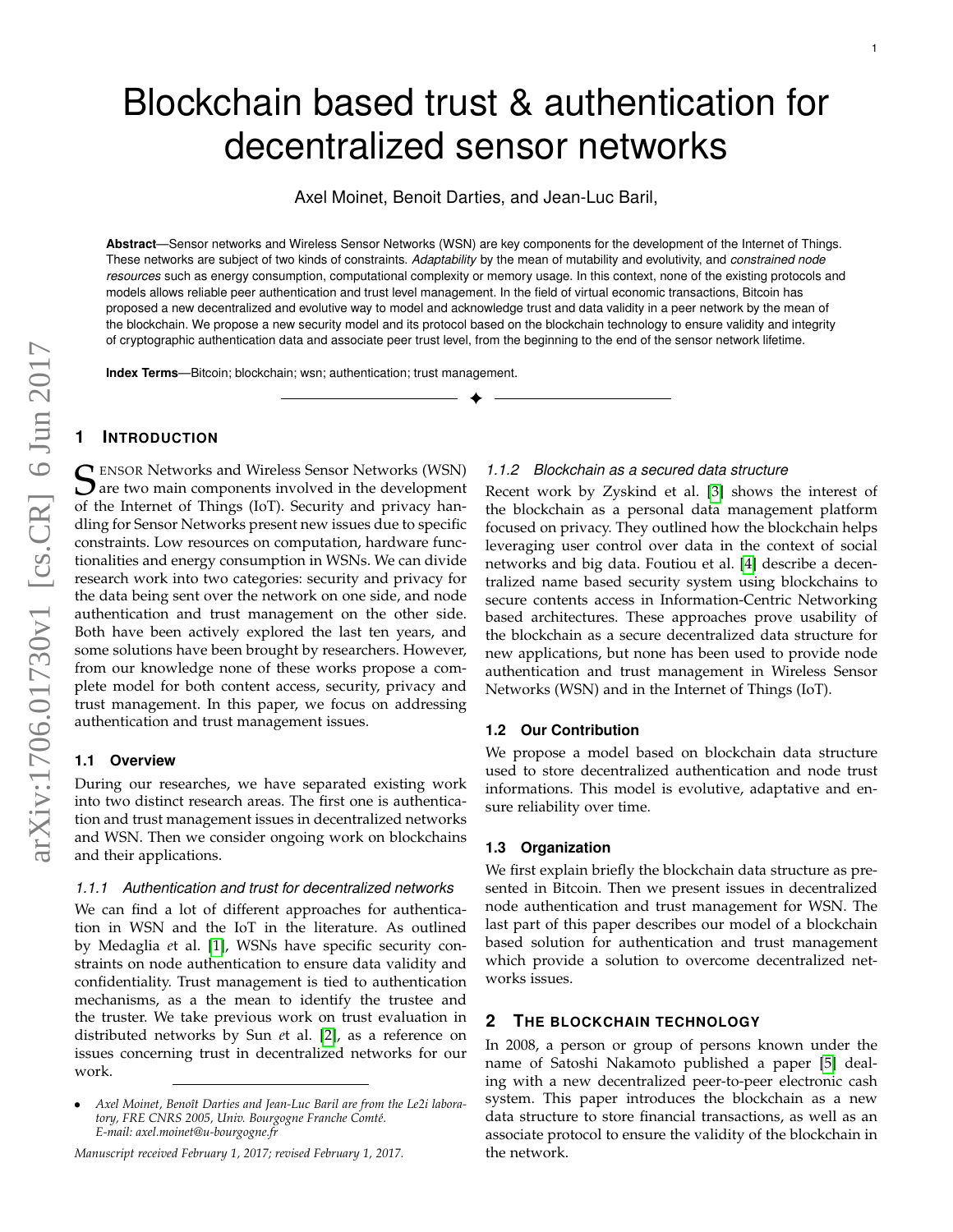# **2.1 Data structure**

In his paper, Nakamoto describes the blockchain as a database modeled by a linear sequence of blocks, each one containing cryptographic hashes corresponding to the previous and current block to ensure continuity and immutability. Bitcoin uses the blockchain to store financial transactions and contracts.



<span id="page-1-0"></span>Fig. 1. Bitcoin block chaining mechanism. The Merkle root of all transactions is included in the block header and then used as input for the next block in the chain.

The chaining method used in Bitcoin (Figure [1\)](#page-1-0) ensures the immutability by using the hash of the previous header block hash in the current block. The header includes the root hash of the Merkle tree of all transactions in the block. This way transactions cannot be changed without changing the root Merkle hash and then invalidating the block. Due to the way the blockchain is built, fork chains can append with different valid blocks storing different transactions. The Bitcoin protocol resolves this issue by selecting the longest blockchain as the correct one. Note that due to this choice, even after being included in a valid block, transactions can be considered valid only after a subsequent block has been calculated and successfully included in the blockchain by the majority of the network [\[6\]](#page-5-5).

#### **2.2 Secure distributed storage based on blockchains**

We consider the blockchain data structure outside of its application in Bitcoin, as a generic decentralized secured data storage structure. It is possible to use any data payloads other than transactions as parts of the block. The block is then divided in two parts, (a) the block constants and header and (b) the data payloads, as shown in Figure [2.](#page-1-1)

A single modification in one payload of a block will change its Merkle root hash value, and then invalidate it. This solution thus provides secure and reliable storage distributed among all peers in the network. Note that this implies that the complete blockchain and all datas linked to it must be duplicate on all peers. The size of data payloads will influence both the hash calculation algorithm and bandwidth used to maintain the blockchain. Due to bandwidth restriction in the platform we use, we choose to limit the total size of a block to 5 MB to ensure we have enough storage for important security and trust informations without overloading the network with blockchain control data.



<span id="page-1-1"></span>Fig. 2. Blocks used as generic storage. We use structured payloads and replace transactions by payloads in the Merkle root hash computation.

# **3 AUTHENTICATION AND TRUST IN WSN**

Authentication and trust can be seen as two parts of the same problem [\[7\]](#page-5-6). Authentication allows us to be sure to who we are dealing with, trust giving us insights of how we can rely on and dealing with a potential risk on an action. If we consider the presence of a master authority in charge of authentication and trust management, we can easily ensure a good security and privacy level in the network. However, this has a major drawback, the master authority becomes the central part of the network security and thus the critical point of vulnerability in the network. In decentralized and ad-hoc networks, this approach is impossible, because we don't have a node which can assure to be connected at every moment of the network life.

# **3.1 Our Framework**

To ensure proper organization and content management in decentralized networks, we use a common content model based on Service Oriented Architecture [\[8\]](#page-5-7) adapted for our application and compatible with CoAP protocol [\[9\]](#page-5-8). This approach allows us to design a RESTful model for interaction with the internet, and his currently outlined at one promising approach to organize sensor networks [\[10\]](#page-5-9).

#### *3.1.1 Network services model*

Before further introspection on our blockchain based model, we must define the network model we use. Wireless Sensor Networks can be well described as decentralized networks composed of resource constrained nodes based on embedded devices. We choose to model the network as an undirected graph  $G = (V, E)$ , each vertex describing a node in the network, and each edge links two nodes within transmission range from each other. Then we associate abilities and services to nodes, providing resources on the network. In this model we define two entities formalized as a set of characteristics vectors.

• Network Node (NN) defines a vector of Node Properties (NP) and another of Node Abilities (NA)

$$
NN = \begin{pmatrix} NP = [name \quad energy \quad cpu] \\ NA = [camera \quad storage] \end{pmatrix}
$$
 (1)

• Available Services (AS) defines an Abilities Dependencies (AD) vector, a Resources Dependencies (RD) vector and a Resources Provider (RP) vector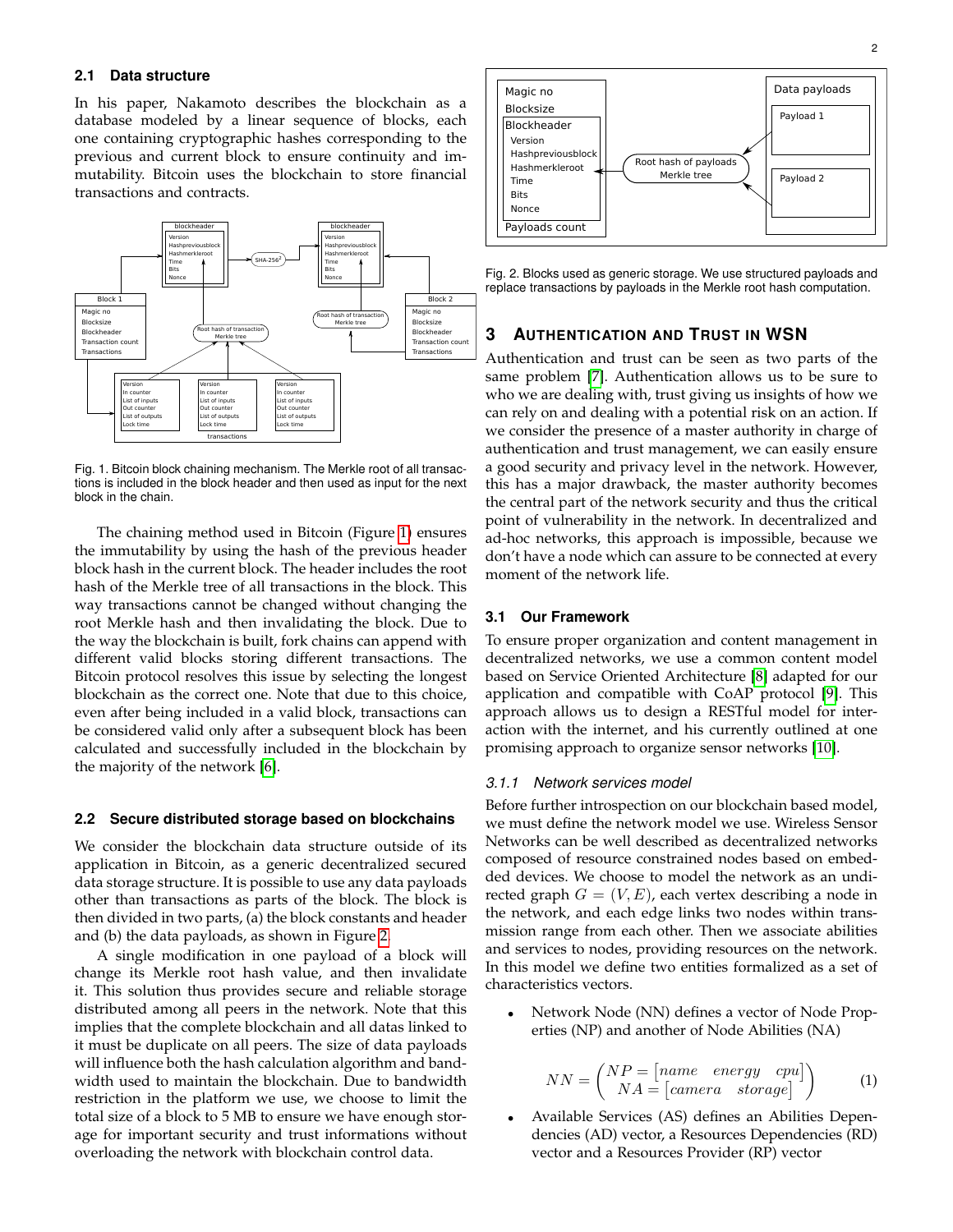$$
AS = \begin{pmatrix} AD = [camera \quad storage] \\ RD = [] \\ RP = [videostream \quad video recording] \end{pmatrix}
$$
 (2)

Each node stores services in a Service Registry (SR). Nodes having the storage ability can store services they cannot deploy to ensure reuse of these services in the future on other nodes.

In the next section, we refer to our service model and related abbreviations to describe our solution providing authentication and trust management mechanisms for decentralized networks.

# **4 BLOCKCHAIN AUTHENTICATION AND TRUST MODULE (BATM)**

Public Key Infrastructure (PKI) is a major component to resolve authentication in networks. In 1991, Zimmerman introduce a new concept named web of trust for his Pretty Good Privacy (PGP) encryption program [\[11\]](#page-5-10), which was then standardized by the IETF under the OpenPGP name. Current version of the standard is described in RFC 4880 [\[12\]](#page-5-11). OpenPGP use PKI to provide three main functionalities.

- Confidentiality with Encryption
- Authentication via Digital Signature
- Web of Trust via identity validation from peers

BATM proposes a new way to achieve these goals using the blockchain as the database to store public keys, digital signature and peer informations, allowing each component of the network to validate informations about every other node in the network.

This section explains the global design of BATM in regard to three aspects. First, we focus on authentication, public keys, block mining and their mutual influence. Then we explain principles and particularities of the block exchange protocol and associate rules. Finally, we describe how the combination of authentication and protocol rules allows to define a trust management model.

#### **4.1 BATM authentication**

BATM associates cryptographic keys with each NN and AS in the network. We use the idea contained in the PGP model of a master key to identify a NN or AS among its lifespan. This key is only used to generate secondary keys for encryption and digital signature. As in most PKI, private keys are the main component of the system, and so key management is particularly critical. An attacker can easily spoof NN identity if he retrieves its keys. In this regard, implementations will need to be careful in the choice of the keyring to store private keys, but we won't address this issue in this paper.

#### *4.1.1 BATM block mining*

We assimilate each data payload as an event providing informations about the status of a NN and its cryptographic informations. At authentication, a node submits a credential payload containing its master public key along with **Require:** currentblock previousblock **Ensure:** block validity

- 1: **if** not(HashCurrentBlock resolves problem) **then**
- 2: return false
- 3: **end if**
- 4: **if** not(MinerApproval payload valid) **then**
- 5: return false
- 6: **end if**
- 7: **if** CurrentBlock has event payload for miner NN **then**
- 8: return false
- 9: **end if**
- 10: **if** not(all payloads in block valid) **then**
- 11: return false
- 12: **end if**
- 13: return true

<span id="page-2-0"></span>Fig. 3. Block validity check algorithm.

secondary keys. We ensure key renewal to mitigate attacks known for guessing keys by using key validity timeouts.

As network security and privacy relies on informations contained in the blockchain, our design forbid to add blocks uniquely by resolving the problem and satisfy header hash requirement. More precisely, only authenticated nodes can mine new blocks, and only if they haven't issued a payload to be included in the block. To fullfill these requirements, miners must choose which payloads to include in the block they try to resolve.

To be valid, a block must both resolves the problem and contains a valid Miner Approval (MA) payload generated by the Miner, illustrated by the algorithm in Figure [3.](#page-2-0) This kind of payload contain a digital signature of a random value contained in the previous block MA payload, and must correspond to a successfully authenticated node.

### *4.1.2 BATM data payloads*

When a NN or AS requests to join the network for the first time, it issues a specific Credential Payload (CP) to all NNs. A CP contains public keys needed to operate in the network. Authentication request is approved when an authenticated NN includes the CP in a valid block.

Credential status of the NN / AS can be subsequently updated by renew payload and revoke payload. Note that when revoking his credential, a NN / AS must provide a new credential payload to remain authenticated in the network. Miners will try to include revoke payload and new credential payload in the same block to ensure continuity of node status in the network.

If we allow submission of payloads without further verification, every node could be allowed to propose payloads in the network. To overcome this issue, payloads use a system of signed hash digests. Every payload must have a hash digest signed by payload issuer as its last entry. This way, our payload verification algorithm can easily check the validity of the data. Note that revoke payload use the master key to sign data hash, whereas other payloads use the current signature subkey.

BATM uses 6 different payload types as follows.

- MA (Miner Approval)
- NN and AS Payloads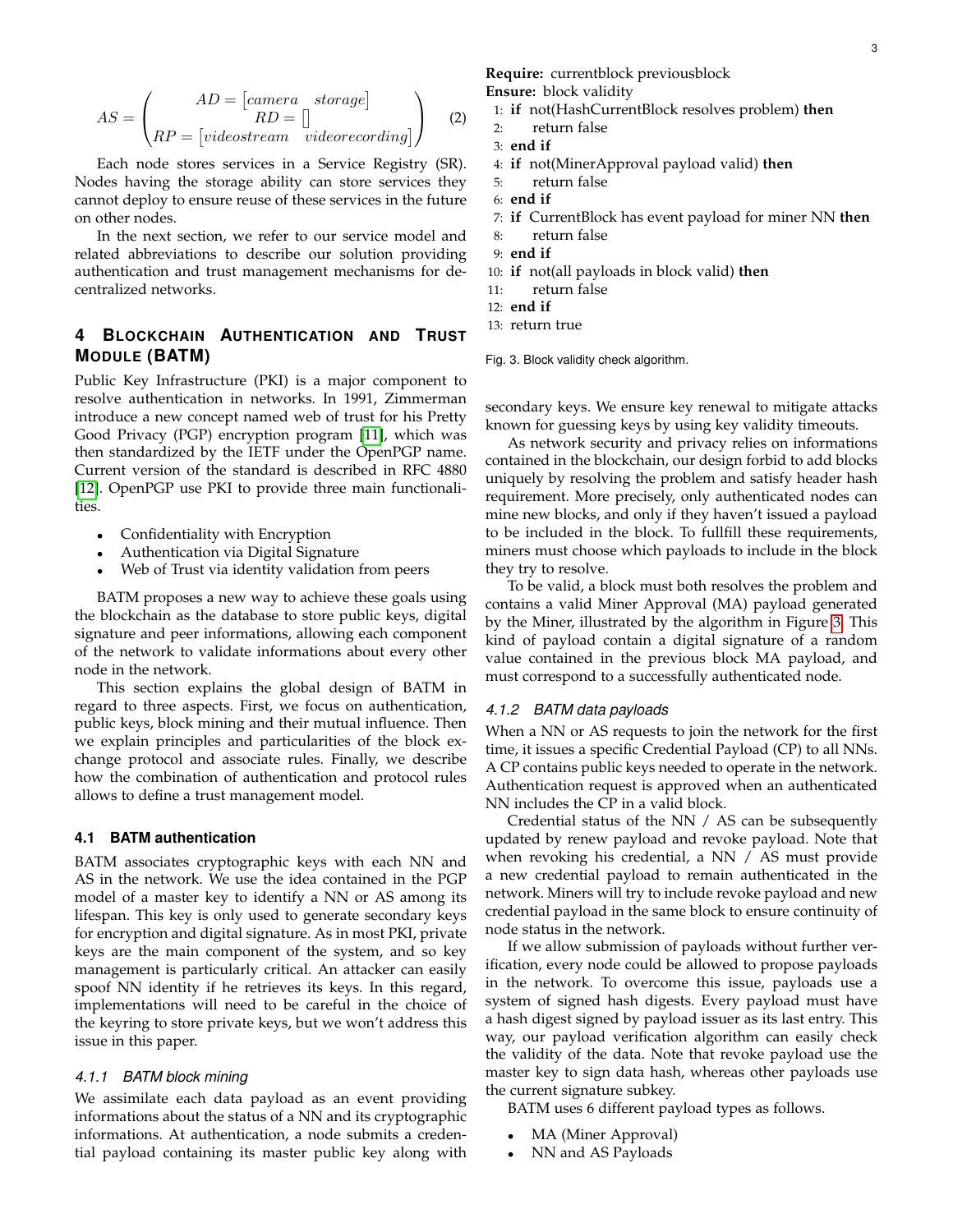

<span id="page-3-0"></span>Fig. 4. Data payloads available in BATM. All blocks must have a Miner Approval payload to be valid, to verify which node has allowed the authentication entry.

- **–** Credentials
- **–** Renew
- **–** Blame
- **–** Ban
- **–** Revoke

We provide a detailed description of data contained in BATM payloads in Figure [4.](#page-3-0) Note that Blame and Ban payloads are specific payloads used in BATM trust management model.

We showed how our model of a PKI using the blockchain ensure reliable storage for cryptographic material, and how we use it to perform NN authentication on the network. We then propose a trust management model using informations contained in the blockchain.

#### **4.2 BATM trust management**

The first need for a definition of trust originated from social studies to characterize relations between people in the society. In this context, we consider relevant to use Gambetta's definition of trust [\[13\]](#page-5-12) as an assumption on the level of subjective probability about how a particular agent will perform an action from a subjective point of view. Note that we understand the term of subjective probability as a reputation level applied to the realization correctness of a subsequent action in the future.

This interpretation of trust implies that the reputation level associated with an agent must vary over time to match the actual realization of the action. Good behaviour must be rewarded, and bad behaviour must be punished to maintain accurate prediction on the realization of actions.

#### *4.2.1 Knowledge based trust for BATM*

The BATM module includes a trust model called Humanlike Knowledge based Trust (HKT), based on human like behaviour to maintain a reputation level for each node. HKT is a compromise between a mutual surveillance by all nodes on the network and the presence of a trust center.

We use the payloads contained in the blockchain as an indication of each node behaviour on the network over time. This way, we ensure a node cannot fool others by tampering data or pretending to be someone else. Thus we ensure reliability of trust evaluation without the need of

a trust center. Following development will be targeted at NN trust evaluation, but same principles apply to AS, with the particularity that AS reputation level is echoed on each node in the network, thus modifying reputation level on each node using it.

For each payload type, HKT defines events and associates them reputation factors. We note  $C_{evt}$  the reputation factor for the event, and  $T_{evt}$  the time the event occured.

To make the NN reputation evolve naturally over time, each event reputation factor must be weighted by a function evolving in time since the event occurs. As we want to decreasing contribution of a particular event to the NN reputation level over time, we need to use a continuous decreasing function such as  $e^{-x}$ .

During it first authentication, a NN has no passed action to compute a reliable trust value. Thus we choose to grant a base trust value to all nodes when a trusted node gives them access to the network by including their credentials in the blockchain.

For the simulations, we used the following values for event reputation factors.

- $C_{approual} = 1$
- $C_{auth} = 8$
- $C_{renew} = 2$
- $C_{blame} = -8$
- $C_{ban} = -16$

We have estimated the following formulas to determine the reputation of node over time.

$$
\forall evt \in (N, Blk(t)): C_{N,t} = \sum C_{evt} \tag{3}
$$

$$
Reputation(N, t_{now}) = C_{auth} + \sum_{t=t_{first}}^{t=t_{now}} C_{N,t} * e^{\frac{-(t_{now}-t)}{256}}
$$
\n
$$
\tag{4}
$$

In this formula,  $t_{first}$  corresponds to the first block in the blockchain after node has authenticated.  $C_t$  is used as the global coefficient for all events concerning the node at  $t$ (the sum of all  $C_{evt}$  at t).

#### *4.2.2 Trust evaluation*

As we defined it earlier, we consider trust as a probability level that an action will be performed correctly by a NN. In this context, we perform trust evaluation by comparing the current reputation level of a NN to trust him doing certain actions in the network. Currently, we only defined blockchain related actions and associate them with a trust level  $A_{evt}$ . This level quantifies the minimum reputation level for a node to be trusted to fullfill subsequent event evt. The trust level is weighted by the number of authenticated NN noted  $N_{auth}$ , in order to be less restrictive on actions in a small network and more on huge networks. This behaviour allows NN on the network to work properly and becoming trust defaultive in small network, and then raise the trust level required when more nodes are available.

BATM defines the following trust levels, as equivalent for trust events  $C_{evt}$  described earlier.

 $A_{auth}$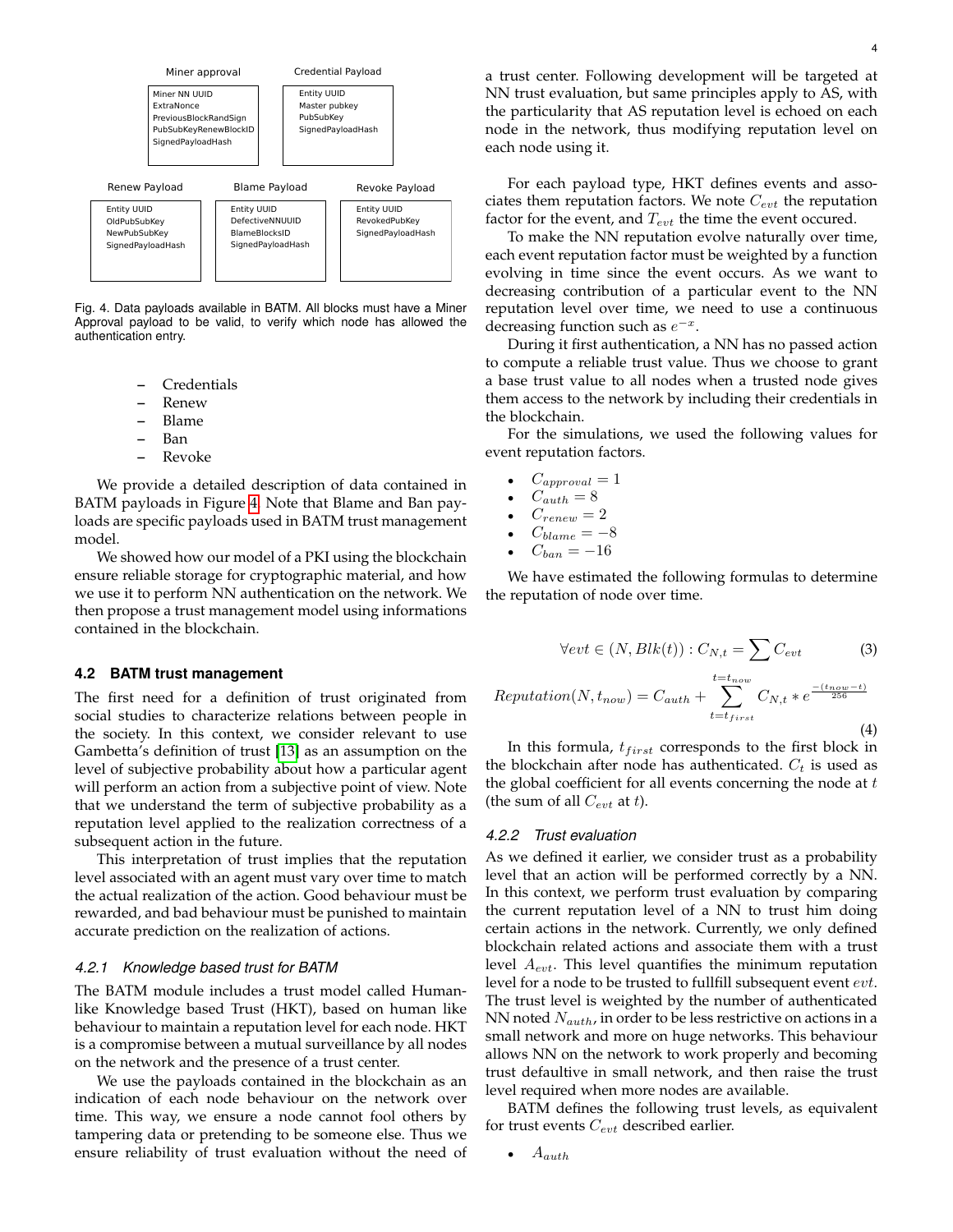

<span id="page-4-0"></span>Fig. 5. Reputation level simulation over 500 hours with 3 NN. After 2 blames, a ban is declared on the node and becomes effective for a 84 hours.

- $A_{ban}$
- $A_{blame}$
- Aapproval

We provide following formula to compute values of  $A_{act}$ over time, with  $A_{app}$  being an application factor, allowing applications to be more or less restrictive on actions.

$$
A_{evt} = C_{evt} + \frac{A_{app} * (N_{auth} - 1)}{C_{evt}} \tag{5}
$$

Note that reputation level simulation in Figure [5](#page-4-0) does not consider minimum trust level required for a NN to fullfill an action.

We showed how BATM with HKT provide a powerful solution to authenticate nodes and evaluate trust in decentralized networks. The system can be made instable by malicious authenticated nodes overloading the network and submitting lots of valid payloads for inclusion in the blockchain. To overcome this issue, we define specific rules for payload submission in the network to improve stability of the system over time.

#### **4.3 BATM payload rules**

To avoid abuse from NN which can overload the network with payloads to be validated, we introduce specific rules on the payload exchange protocol for BATM. We consider two type of rules : timers, key validity timeouts and event reputation factors described earlier. Timers are limitation in time used to discard payloads and blocks submitted by NN overloading the network.

A set of timers defines the minimum amount of time expected between two payloads of the same type. BATM currently uses 3 timers as follows.

- $T_{renew}$  is the usual time between two key renewal by a node. If needed, a node is authorized to renew its keys at  $T_{renew}/2$ . Here we ensure there are at most 2 renews in a  $T_{renew}$  for a given NN.
- $T_{blame}$  is the minimum time between two blames on a NN given by the same blamer NN.

These timers imply that key validity timeouts must respect the following rules for BATM to work properly.

- $T_{subkeu}$  is the timeout for subkeys before renewal. It must be greater than  $T_{renew}$ , but less than  $50 * T_{renew}$ to be overcome issue that an attacker may be able to guess the key from data collected in the network.
- $T_{masterkey}$  is the timeout for the master key. In our model, it should be greater than  $10 * T_{subkey}$  and no more than  $50*T_{subkey}$  to protect it from key guessing attacks.

As indication, simulation results showed in Figure [5](#page-4-0) used following timer values, in hours.

- $T_{renew} = 168$
- $T_{blame} = 42$
- $T_{banrecover} = 84$

As these rules can be defined to different values regarding the application using BATM, we use the first block in the blockchain to store values to be used. Thresholds will be defined in the future to overcome a problem with a malicious initial NN, and what we called the origin block problem.

#### *4.3.1 Origin block problem*

At startup, the network contains no authenticated node to realize BATM authentication and trust evaluation, and the blockchain is empty. This means we need a method to forge the first block. We choose to let any node craft this special block from its own parameters. In fact, the main problem is to ensure proper operation in the beginning of the network life, then BATM will adapt itself to events occuring in the network. If the first NN is malicious, it will be banned by others node early in the network.

Since the first block contains all mutable values used in BATM, a possible attack will be the inclusion of specific values which will tend the system to misbehave. To counter this threat, future work will provide a formula to estimate the probability of BATM instability from these values.

# **5 FUTURE WORK**

We presented the concept and model of BATM, with early results on reputation evaluation over time. The next step is to evaluate each part of BATM completely and the global model. The model itself will be improved depending on the results, with the objective of more adaptative algorithms taking AS and NN characteristics as defined in our model.

#### **5.1 Trust model**

BATM with HKT provide a simple way to manage trust in decentralized networks. More researches on HKT performance must be conducted, and the model itself may evolve to consider more parameters in trust and reputation evaluation. We think about considering NN and AS abilities in account for specific actions, and enhance the reputation calculations. For example, a blamer reputation